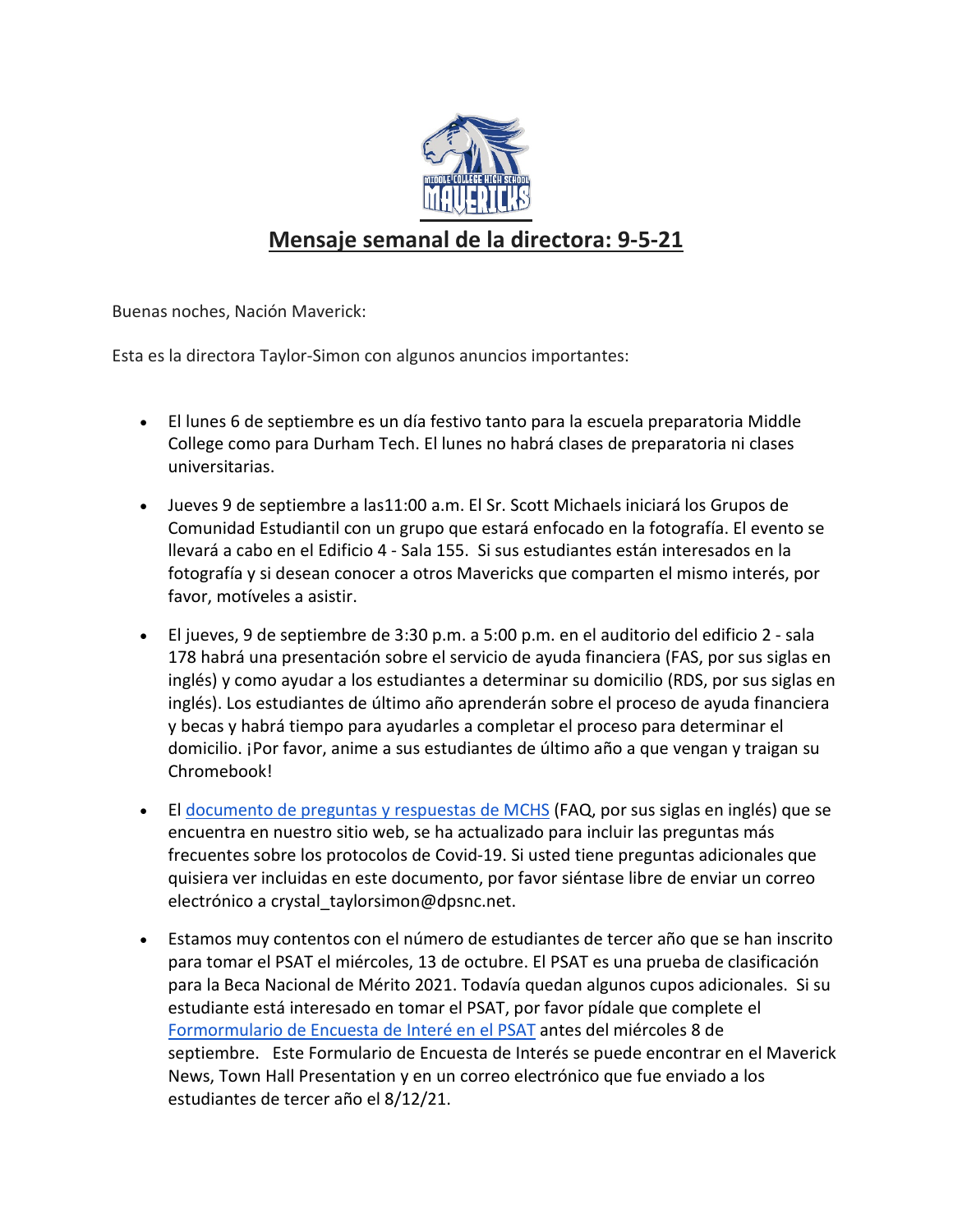- Si usted no está recibiendo nuestro boletín quincenal de la escuela, The Maverick News, por favor envíe un correo electrónico al Sr. Scott Michaels (scott\_michaels@dpsnc.net).
- No se olvide de visitar el "Rincón de la Consejera" (Counselor's Corner) de la Sra. Machak en el sitio web donde ella ha incluido información sobre el Programa de Becas para el programa de jóvenes, United States Senate Youth Scholarship Program (USSYP, por sus siglas en inglés), el programa de Prevención del Uso de Drogas de la UNC, el programa de Education and Research (SUPER, por sus siglas en inglés) y la información de aplicación para la Beca Golden Door.
- Los informes individuales de los estudiantes (ISR, por sus siglas en inglés) para todas las evaluaciones estatales tomadas durante el ciclo escolar 2020-2021 ya están disponibles en el portal para padres de PowerSchool. Usted puede tener acceso a los reportes de su estudiante haciendo clic en el ícono de "Reportes de Pruebas Estatales" en el panel de búsqueda en el lado izquierdo del portal de padres. Si no tiene acceso al portal para padres y necesita una copia impresa de los informes de su estudiante, o una explicación en español del informe, por favor póngase en contacto con la escuela donde su hijo(a) tomó la evaluación. Para los estudiantes que hicieron la prueba aquí, en el Middle College en el 2020-2021, por favor póngase en contacto con Sarah Tugman en sarah\_tugman@dpsnc.net.

Gracias por ser parte de la familia de Middle College. ¡Que tengan una gran noche!

## **Adjuntos:**

- [Inscripción](https://docs.google.com/forms/d/e/1FAIpQLSfDQAD_vr3oUuvw3G3N8Ef7wgE522mWPeakAZb-fXZtt_nvwA/viewform) para la sesión del ACT
- Sitio web del Rincón de la [Consejera](https://www.dpsnc.net/domain/2063)
- [Documento](https://docs.google.com/document/d/1JZSN5GHim-TbCnrS4QFMEwx7yfZ-c9eCvixnVI_kTT8/edit?usp=sharing) de preguntas frecuentes de MCHS
- [Formulario](https://forms.gle/srF13EZNDnndDqhRA) de encuesta de interés del PSAT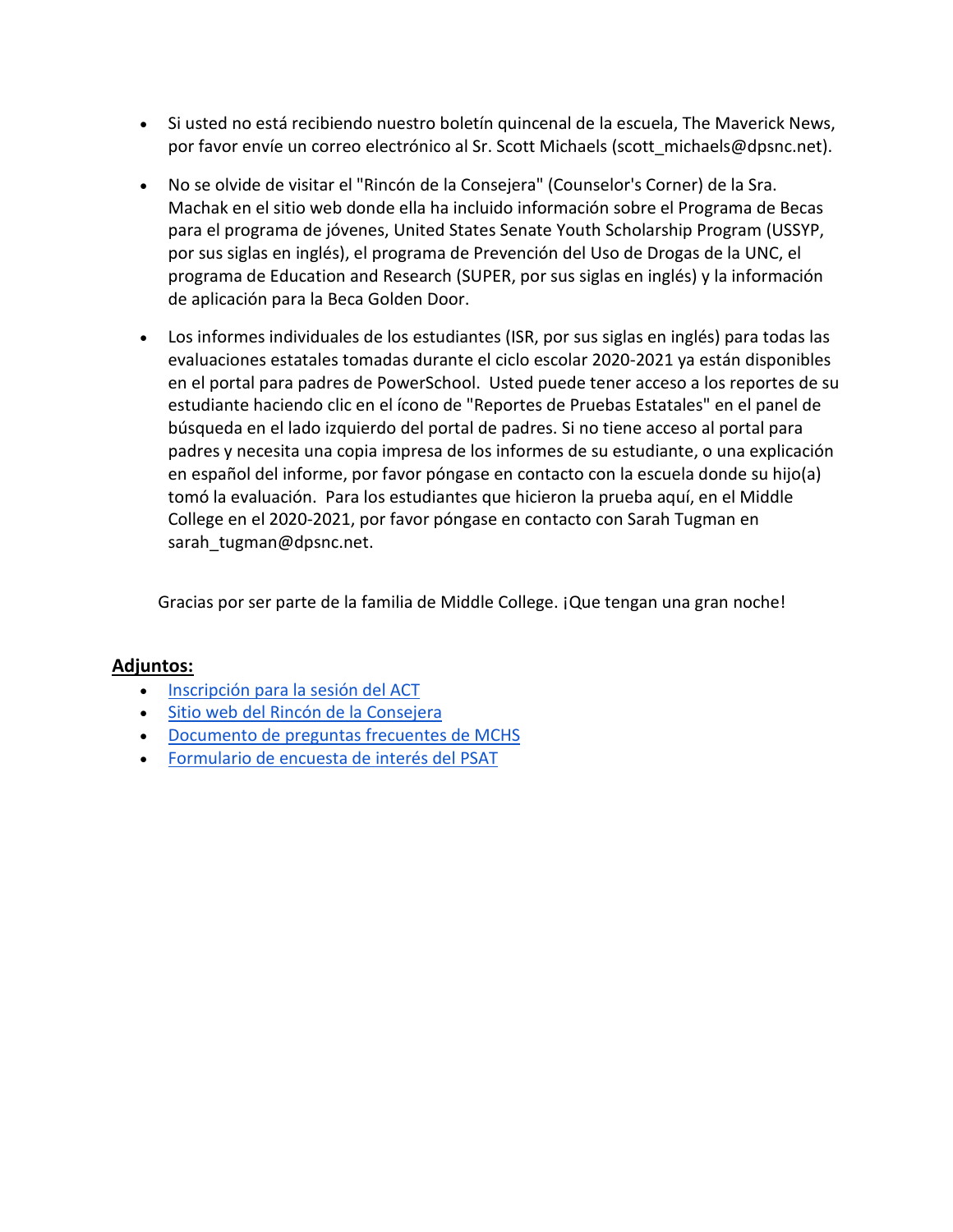

## **Principal's Weekly Message 9-5-21**

Good evening Maverick Nation:

This is Principal Taylor-Simon with some important announcements:

- Monday, September 6 is a holiday for both Middle College High School and Durham Tech. There will not be any high school or college classes meeting on Monday.
- Thursday, September 9 at 11:00 a.m. Mr. Scott Michaels will kick off the Student Community Groups with a group focused on photography. The event will be held in Building 4 - Room 155. Please encourage your students to attend if they are interested in photography and would like to meet other Mavericks who share this interest.
- Thursday, September 9 there will be a Financial Aid Presentation and RDS/FAS ID Clinic from 3:30 p.m. to 5:00 p.m. in the Building 2 - Room 178 Auditorium. Seniors will learn about the financial aid and scholarship process and there will be time to help them complete the Residency Determination process. Please encourage your seniors to come and bring their Chromebook!
- The [MCHS FAQ document,](https://docs.google.com/document/d/1JZSN5GHim-TbCnrS4QFMEwx7yfZ-c9eCvixnVI_kTT8/edit?usp=sharing) which is located on our website, has been updated to include frequently asked questions regarding Covid-19 protocols. If you have additional questions that you would like to see added to this document, please feel free to email crystal\_taylorsimon@dpsnc.net.
- We are excited about the number of Juniors who have signed up to take the PSAT on Wednesday, October 13. The PSAT is a qualifying exam for the 2021 National Merit Scholarship. There are still some additional slots remaining. If your student is interested in taking the PSAT, please have them complete the [PSAT Interest Survey Form](https://forms.gle/srF13EZNDnndDqhRA) by Wednesday, September 8. This Interest Survey Form can be found in the Maverick News, Town Hall Presentation, and an email that was sent to all Juniors on 8/12/2021.
- If you are not receiving our biweekly school newsletter, *The Maverick News*, please email Mr. Scott Michaels (scott\_michaels@dpsnc.net).
- Don't forget to visit Mrs. Machak's "Counselor's Corner" on the website where she has added information regarding the United States Senate Youth Scholarship Program (USSYP), the UNC Substance Use Prevention, Education, and Research (SUPER) program and the application information for the Golden Door Scholarship.